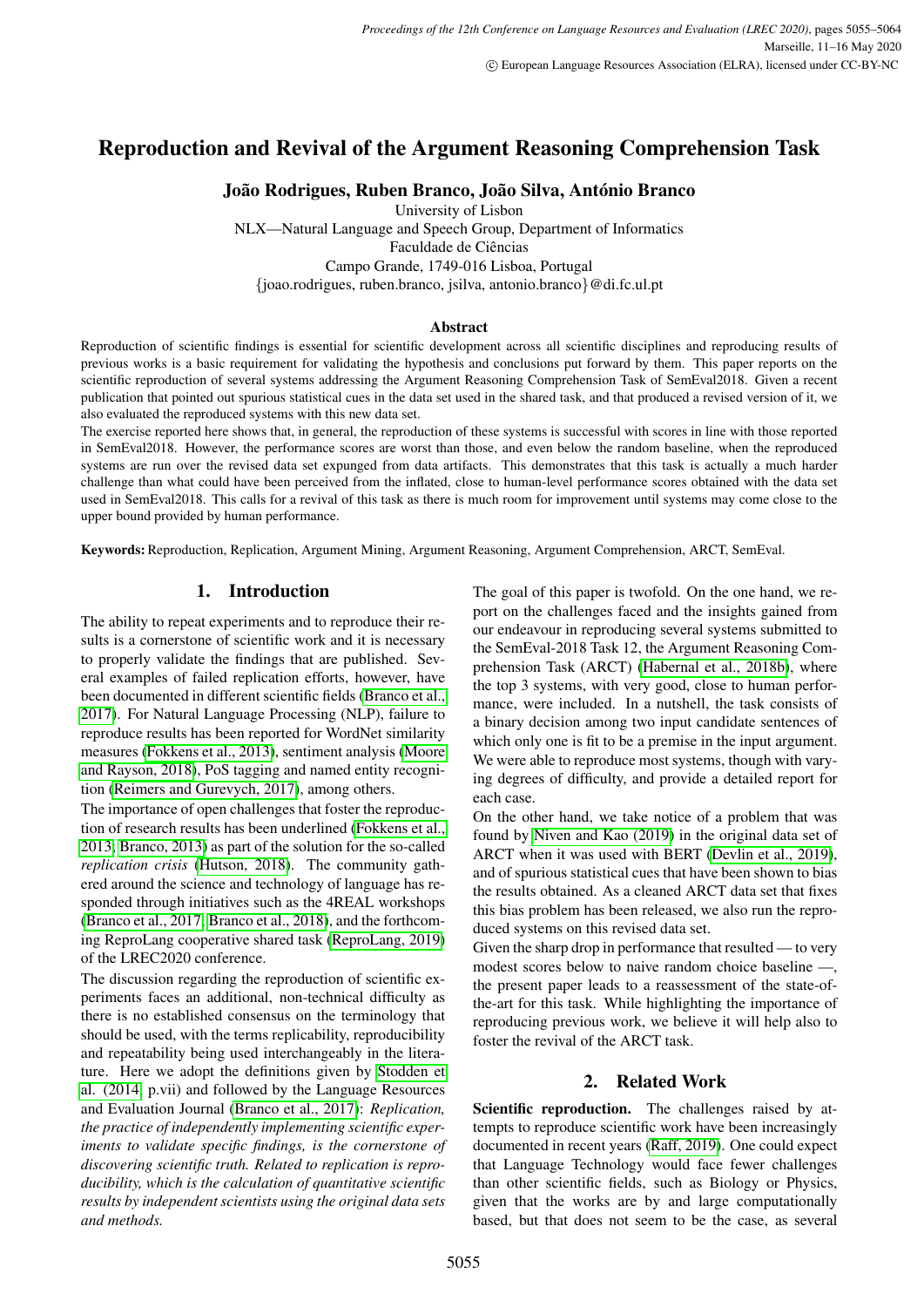computation specific challenges accrue to existing general challenges. Additionally, given that Machine Learning has been a prevalent approach in NLP for many years now, further challenges to a successful reproduction have their root also there, given a large number of approaches available, which nowadays are often based on neural architectures, and the large search space for hyper-parameters [\(Lucic et](#page-9-6) [al., 2018\)](#page-9-6).

Artificial Intelligence (AI). In a recent reproducibility analysis of research in Artificial Intelligence [\(Gundersen](#page-8-7) [and Kjensmo, 2018\)](#page-8-7), covering a total of 400 research articles in the top-level  $IJCAI<sup>1</sup>$  $IJCAI<sup>1</sup>$  $IJCAI<sup>1</sup>$  and  $AAAI<sup>2</sup>$  $AAAI<sup>2</sup>$  $AAAI<sup>2</sup>$  conferences, it was reported that only about 20% to 30% of the reproducibility indicators in the assessed articles were documented. The research articles were quantified as to their reproducibility based on a list of factors that are good indicators of reproducibility, namely the method, the data and the experiment. Using these indicators, [Gundersen and Kjensmo \(2018\)](#page-8-7) reports that most of the research works were found to be irreproducible, although improvements were observed over time.

Another reproducibility study in the fields of Artificial Intelligence and Machine Learning was presented in [\(Raff,](#page-9-5) [2019\)](#page-9-5). The author attempted to reproduce several Machine Learning algorithms without using the released code, following only the descriptions of the algorithms provided in the papers, and recorded a total of 26 attributes related to reproducibility for each paper. [Raff \(2019\)](#page-9-5) categorizes these attributes into three levels of subjectivity, namely (i) objective attributes such as the number of authors, the number of pages and the year of publication; (ii) mildly subjective attributes such as the number of tables, equations, proofs, whether the hyper-parameters are specified and whether the data is made available; and (iii) subjective attributes such as the use of toy problems, paper readability and algorithm difficulty, among others. The attributes that showed a significant positive impact on raising the level of reproducibility were: existence of a formal proof, paper readability, algorithm difficulty, availability of pseudo-code, primary topic, whether the hyper-parameters are specified, amount of computation needed, whether the authors reply to questions, number of equations and number of tables.

Machine Learning. Upon assessing the comparability of different Machine Learning systems, [Dodge et al. \(2019\)](#page-8-8) claim that simply reporting the score on the test set, as it is common practice, is insufficient to deem some systems better than others. In order to address this issue, a reproducibility checklist (based on the NeurIPS Machine Learning Re-producibility Checklist<sup>[3](#page-1-2)</sup>) is presented along with a metric to measure the expected validation performance. Through this checklist, it is possible to arrive at recommendations to enhance the level of reproducibility and replicability. Regarding the reproducibility of experimental results, it is recommended to include the description of the computing infrastructure, average run-time for each approach, details of data splits, validation performance for each reported test result and the source code. Regarding the replicability of the experiments with hyper-parameter searches, it is recommended to include the search bounds, best hyperparameters, number of search trials, method of choosing and selecting the hyper-parameters and the expected validation performance.

In the assessment reported below in the present paper, we use metrics based on these recommendations.

Language Technology. Regarding reproducibility in NLP, a cross-cutting analysis of papers presented at the EMNLP[4](#page-1-3) 2018 conference [\(Dodge et al., 2019\)](#page-8-8) showed a widespread, positive practice of reporting the best hyperparameter settings (74%) and the data splits used (92%). However, only 8% of the papers describe the hyperparameter search bounds, 14% the search strategy, and only 30% provide the source code. Given the importance of this information for the successful reproduction of a given work, it is safe to say that Language Technology is not exempt from its reproducibility bottlenecks.

Argument reasoning comprehension. [Niven and Kao](#page-9-4) [\(2019\)](#page-9-4) showed that some data artifacts in the ARCT data set (described in detail in Section [5.\)](#page-6-0) have a deeper than expected impact on the accuracy of a BERT system trained over it. A state-of-the-art BERT [\(Devlin et al., 2019\)](#page-8-6) model was trained on the original ARCT data set and on a revised version of that data set, without the spurious linguistic cues. Without the linguistic cues, BERT performs as well as a random guess, which casts doubts on the reliability of the results previously achieved on the ARCT shared task.

Like in [\(Niven and Kao, 2019\)](#page-9-4), we resort here to the ARCT revised data set, expunged from the data artifacts that drift towards otherwise unjustified enhanced accuracy. And we perform a new assessment of the performance in solving this task, not with BERT, but using the ARCT systems reproduced.

# 3. Argument Reasoning Comprehension

The recent Argument Reasoning Comprehension Task (ARCT) was part (Task 12) of the SemEval-2018 Workshop on Semantic Evaluation [\(Habernal et al., 2018b\)](#page-8-5), collocated with the ACL 2018 conference.

The ARCT can be considered a sub-task of argument mining, which is a broader task whose goal is to automatically identify argumentative structures within natural language expressions.

What constitutes an argumentative structure varies according to different argumentation theories, but argument mining techniques frequently structure arguments in two parts, viz. the *claim* and the *premise* (also referred to as reason). A claim is a concise statement that supports or contests a given topic, while a premise is a concise statement that provides evidence to support a claim. A third component may also be included, the *warrant* (also referred to as inference or argument). The warrant is not always explicitly present as it is often left as an implicit premise, and in informal logic it corresponds to the notion of enthymeme.

<span id="page-1-3"></span><sup>4</sup>Empirical Methods in Natural Language Processing

<span id="page-1-0"></span><sup>&</sup>lt;sup>1</sup>International Joint Conference on Artificial Intelligence

<span id="page-1-2"></span><span id="page-1-1"></span><sup>&</sup>lt;sup>2</sup>Association for the Advancement of Artificial Intelligence

<sup>3</sup>[https://www.cs.mcgill.ca/˜jpineau/](https://www.cs.mcgill.ca/~jpineau/ReproducibilityChecklist.pdf) [ReproducibilityChecklist.pdf](https://www.cs.mcgill.ca/~jpineau/ReproducibilityChecklist.pdf)

<sup>5056</sup>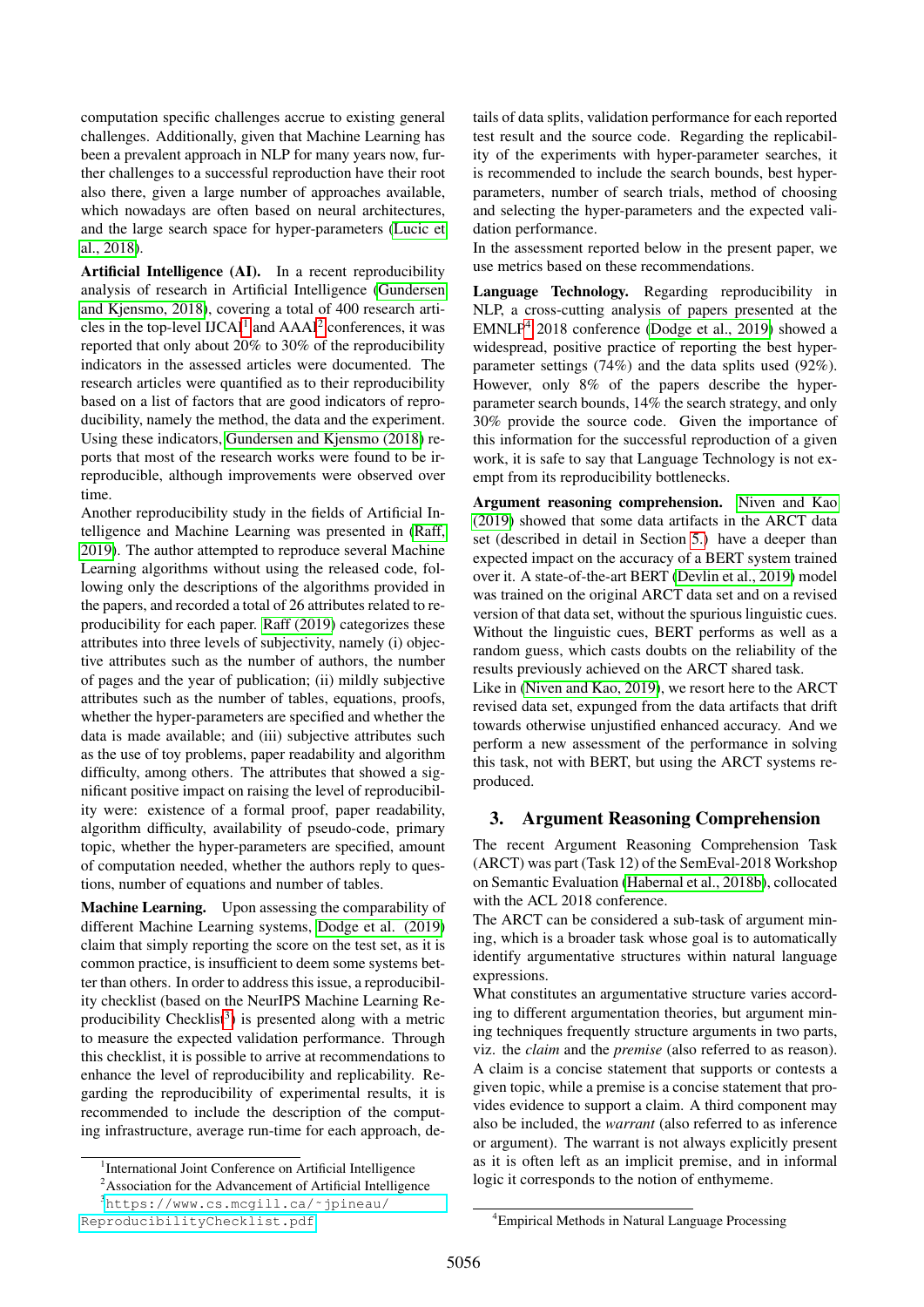In the ARCT task, an argument, composed by a claim and a premise, is provided together with two candidate warrants — a correct warrant and an alternative warrant that supports a claim that is contradictory to the claim in the input argument. The goal is to choose the correct warrant for the argument provided. One of the difficulties of this task is that, even when supplying candidate warrants, one may still need to rely on world knowledge to make a correct decision.

An example of input taken from the ARCT data set is the following: Given the claim *TFA*[5](#page-2-0) *has not raised the status of teachers* and the premise *TFA has high turnover by design and is expensive*, choose the correct warrant among the two options (a) *TFA still enjoys a good reputation* and (b) *TFA does not enjoy a good reputation*. In this particular example, warrant (a) is annotated in the ARCT data set as being the correct one.

### 3.1. The data set

The creation of the ARCT data set is described in detail in [\(Habernal et al., 2018a\)](#page-8-9). Since understanding this creation process is crucial to also understand how the spurious correlations present in the data set have arisen, here we repeat that description to a large extent. The presentation of the spurious data artifacts is left for Section 5.

The data set is based on authentic English arguments from debates extracted from formally written comments posted in the *Room for Debate* on-line debate section of the New York Times newspaper. Debates were manually selected under criteria that looked for polar topics and debates with room for argumentation. For each debate, (i) two opposing claims were manually created, (ii) premises for and against the claims were obtained by summarizing sampled comments, and finally (iii) warrants were manually created.

For example, given the debate topic *Should Foreign Language Classes Be Mandatory in College?*, accompanied by the contextual debate information *A Princeton University proposal would require students to study a language other than English, even if they are already proficient in a foreign language*, the following two opposing claims were manually created:

- C<sup>a</sup> *Foreign language classes should be mandatory in college*
- C<sup>b</sup> *Foreign language classes shouldn't be mandatory in college*

Premises were created from the comments in the debate. Comments, randomly sampled from the debate forum, were classified by crowdsourced annotators according to their stance regarding the provided claims — for or against and summarized into concise statements (premises). Concerning the two claims above, examples of the corresponding premises could be the following:

### P <sup>a</sup> *Foreign language skills are rewarded in the job market*

### P b *It is hard for an adult to learn a second language*

where premise  $P^a$  supports claim  $C_a$  and premise  $P^b$  supports claim  $C_b$ .

| ARCT data set | original | revised |
|---------------|----------|---------|
| train         | 1.210    | 2,420   |
| development   | 316      | 632     |
| test          | 444      | 888     |

<span id="page-2-2"></span>Table 1: Number of instances for the train, development and test splits regarding the original data set for ARCT and the subsequently revised data set.

Next, the implicit warrants for and against a claim were created. This process starts by creating what the authors call the alternative warrant, which is a plausible explanation as to why a premise supporting a claim can, in fact, be seen as supporting the opposite claim.

Given, for example, premise P <sup>a</sup> *Foreign language skills are rewarded in the job market* from above and taking into account the opposing claim  $C_b$  *Foreign language classes shouldn't be mandatory in college*, the annotators wrote down alternative warrants that support claim  $C_b$ , such as W<sup>b</sup> *this does not apply to every job and might not be important to some industries*. Put together into a full argument, these elements would come out as " $R^a$ , but since  $W^b$ , we can claim that  $C_b$ <sup>"</sup>, that is *Foreign language skills are rewarded in the job market*, but since *this does not apply to every job and might not be important to some industries*, we can claim that *foreign language classes shouldn't be mandatory in college*.

Each fabricated alternative warrant was validated by showing to other annotators the following: the fabricated alternative warrant, the claim it supports, and two alternative premises, the premise also supporting that claim and a distracting premise  $P<sup>2</sup>$  from the same debate topic:

- P ? *We should be able to speak other languages rather than expect everyone else to speak English*
- P b *It is hard for an adult to learn a second language*
- W<sup>b</sup> (and since) *this does not apply to every job and might not be important to some industries*
- C<sup>b</sup> *Foreign language classes shouldn't be mandatory in college*

The annotators were asked to choose between the correct premise  $P<sup>b</sup>$  and the distracting premise  $P<sup>2</sup>$ . If the correct premise was chosen then the warrant was validated.

Finally, the actual warrant for the original claim is obtained by performing minimal modifications to the fabricated alternative warrant. For example, given the alternative warrant *this does not apply to every job and might not be important to some industries*, the annotators could write down an actual warrant such as *this applies to every job and might be important to some industries too*.

The resulting data set has 1,970 instances based on 188 debates. Each instance consists of a claim, its supporting premise, and two warrants: the actual warrant and the alternative warrant.[6](#page-2-1) The data set was split into 1,210 training instances, 316 development instances and 444 test instances, as presented in Table [1.](#page-2-2)

<span id="page-2-0"></span> ${}^{5}$ Teach For America (TFA) is a nonprofit organization for the education equality movement.

<span id="page-2-1"></span><sup>&</sup>lt;sup>6</sup>Each instance includes some other data, such as an instance identifier, the debate title and the contextual information.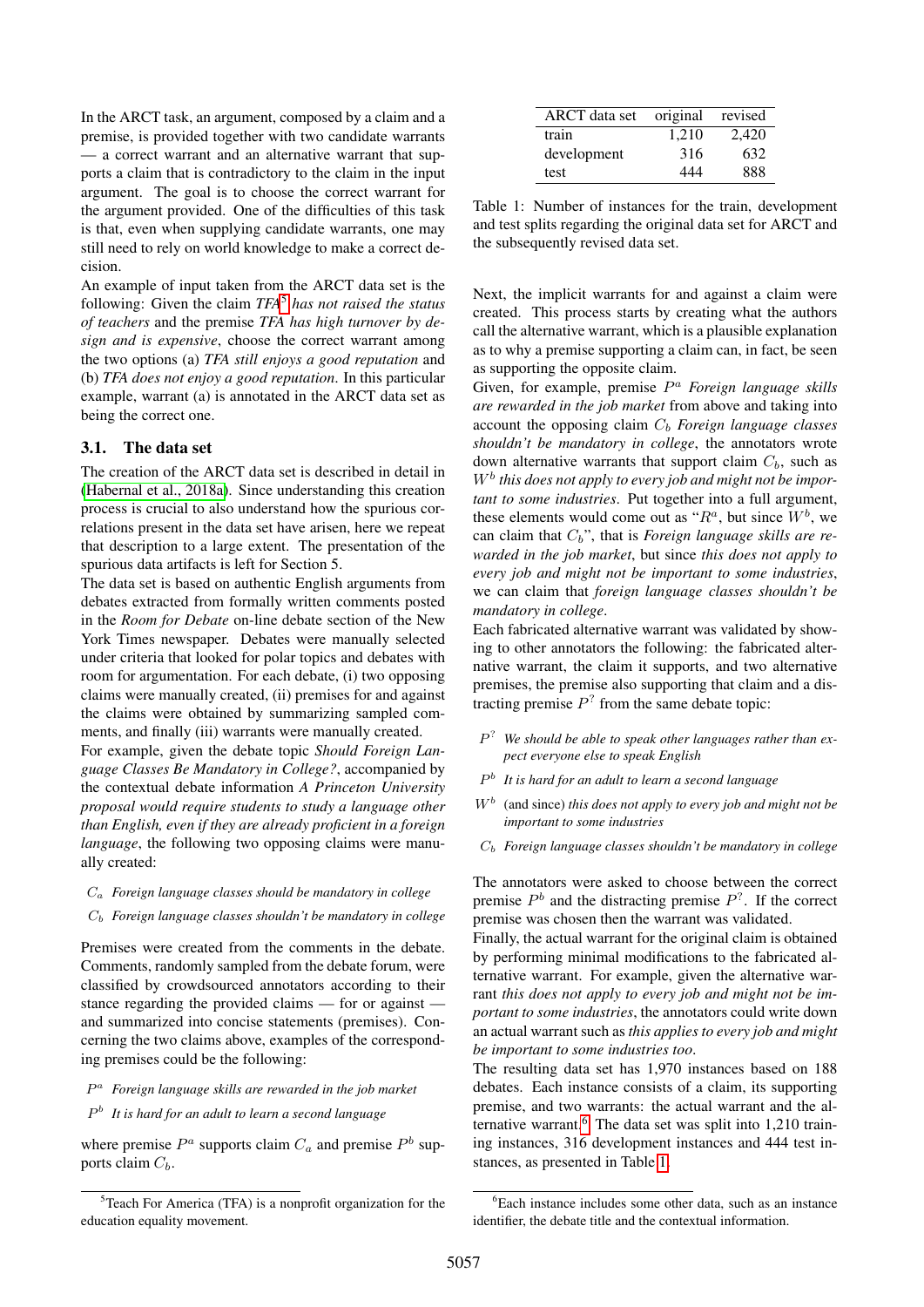### 3.2. The participating systems

The shared task had two phases. In the first phase, the trial, the training and development sets with gold labels were made available. In the second phase, the test with the unlabeled test set instances was made available.

Competing with the baseline provided by a naive 50-50 random classifier, 21 systems participated.[7](#page-3-0) The ranking and scores of the systems are presented in Table [2.](#page-5-0)

An upper bound for performance was found by having humans solving the task for 10 instances. A set of 173 crowd-sourced participants set human accuracy at 0.79[8](#page-3-1).<sup>8</sup>

The naive baseline of 50-50 random choice achieved an accuracy of 0.527. The top three systems, GIST [\(Choi and](#page-8-10) [Lee, 2018\)](#page-8-10), BLCU NLP [\(Zhao et al., 2018\)](#page-9-7) and ECNU [\(Tian et al., 2018\)](#page-9-8), achieved an accuracy of 0.712, 0.606 and 0.604, respectively. These results lead the ARCT organizers to conclude that the identification of warrants for arguments is a feasible NLP task.

It is important to note that the organizers mentioned the existence of artifacts in the data set that could bias the classifiers, such as *negation cues*, and provided a solution to fix this problem on the existing corpus. However, these fixes were not implemented for ARCT, and their impact on the results was not fully realised until after the ARCT was concluded. We will come back to this issue in Section 5.

### 4. Reproduction exercise

In this section, we describe the essential points of the reproduction exercise we undertook. The ARCT participants were asked for a summary of their systems and could also optionally provide a system description paper. A FAQ[9](#page-3-2) was provided giving information about what to include in a system description paper. Replicability is explicitly mentioned in the FAQ, where participants are encouraged to "present all details that will allow someone else to replicate your system".

#### 4.1. Selecting what to reproduce

From the 21 participating systems, 13 were accompanied with a description paper, 7 gave only a summary of the system and 1 system (Joker) did not provide any description. Only 5 participants made the source code available.

Overall, the participating systems show little variability regarding the machine learning methods resorted to, given that all the systems were based on neural networks, except one classifier that used support-vector machines. As for the

<span id="page-3-1"></span><sup>8</sup>If participants with extensive prior knowledge of the task are used, human accuracy jumps to 0.909, with 30 participants solving the task perfectly.

<span id="page-3-2"></span><sup>9</sup>[http://alt.qcri.org/semeval2018/index.](http://alt.qcri.org/semeval2018/index.php?id=papers) [php?id=papers](http://alt.qcri.org/semeval2018/index.php?id=papers)

underlying model, 14 systems used a long short-term memory (LSTM) model, 1 a gated recurrent unit (GRU) model, 2 a convolutional neural network (CNN), and 1 a supportvector machine (SVM) classifier. A total of 12 systems report using pre-trained distributional semantic models, the majority of the systems used the word2vec [\(Mikolov et al.,](#page-9-12) [2013\)](#page-9-12) and GloVe [\(Pennington et al., 2014\)](#page-9-13) word embeddings.

We confined the reproduction exercise to what appeared as reasonable and feasible given our goals, and taking into account that the objective was not an all-embracing reproduction effort, and that, ultimately, a system is reproducible as long as the authors share enough information about their work.

We undertook a best effort reproduction of a number of systems without contacting the authors of the respective description papers. We selected the three top scoring systems, namely GIST [\(Choi and Lee, 2018\)](#page-8-10), BLCU NLP [\(Zhao et](#page-9-7) [al., 2018\)](#page-9-7) and ECNU [\(Tian et al., 2018\)](#page-9-8) — all of which fortunately have their source code available — plus the other systems that also made their source code available, namely NLITrans [\(Niven and Kao, 2018\)](#page-9-9) and SNU IDS [\(Kim et al.,](#page-8-15) [2018\)](#page-8-15). We also replicated TakeLab [\(Brassard et al., 2018\)](#page-8-16), which, while not making its source code available, is the only one using a non-neural approach, namely a supportvector machine.

We also performed a system survey taking into account several reproduction metrics.

### 4.2. Indicators of reproducibility level

For the quantitative indicators to be used in the survey, we adopted several metrics from [Dodge et al. \(2019\)](#page-8-8) and found relevant to include also the distribution metric mentioned in [\(Reimers and Gurevych, 2017\)](#page-9-1). A description of the metrics used can be found below.

Infrastructure indicates whether the hardware infrastructure used for training and evaluating the models is reported in the paper. This allows assessing if it is feasible to reproduce the work with the existing computational resources (GPU, CPU and RAM), and will also help estimate the time necessary to run the experiment.

Empirical run-time indicates whether the time taken to create the models is given in the paper. As with the infrastructure metric, this allows assessing if it is feasible to reproduce the work within the available time frame.

Development accuracy indicates whether the accuracy of the development data, used to fine-tune the model, is given in the paper. Since non-explicit parameters may exist and given that machine learning models based on neural networks are also inherently non-deterministic, modeling the reproduction models accuracy using the validation data set avoids the creation of a model biased to the test set.

Score distribution indicates whether a score distribution is given, instead of a single value. Specifying a score distribution is important given that reporting the test score of a single run is often insufficient to truly assess the performance of a system in terms of generalization, especially for algorithms with some non-deterministic component (e.g. the random initialization of weights on a neu-

<span id="page-3-0"></span> ${}^{7}$ GIST [\(Choi and Lee, 2018\)](#page-8-10), BLCU\_NLP [\(Zhao et al., 2018\)](#page-9-7), ECNU [\(Tian et al., 2018\)](#page-9-8), NLITrans [\(Niven and Kao, 2018\)](#page-9-9), Joker, YNU Deep [\(Ding and Zhou, 2018\)](#page-8-11), mingyan, ArcNet, UniMelb [\(Joshi et al., 2018\)](#page-8-12), TRANSRW [\(Chen et al., 2018\)](#page-8-13), lyb3b [\(Li and Zhou, 2018\)](#page-8-14), SNU iDS [\(Kim et al., 2018\)](#page-8-15), ArgEns-GRU, ITNLP-ARC [\(Liu et al., 2018\)](#page-9-10), YNU-HPCC [\(Zhang et al.,](#page-9-11) [2018\)](#page-9-11), TakeLab [\(Brassard et al., 2018\)](#page-8-16), HHU [\(Liebeck et al.,](#page-8-17) [2018\)](#page-8-17), Deepfinder, ART, RW2C and ztangfdu. Systems that lack a citation did not provide a reference paper.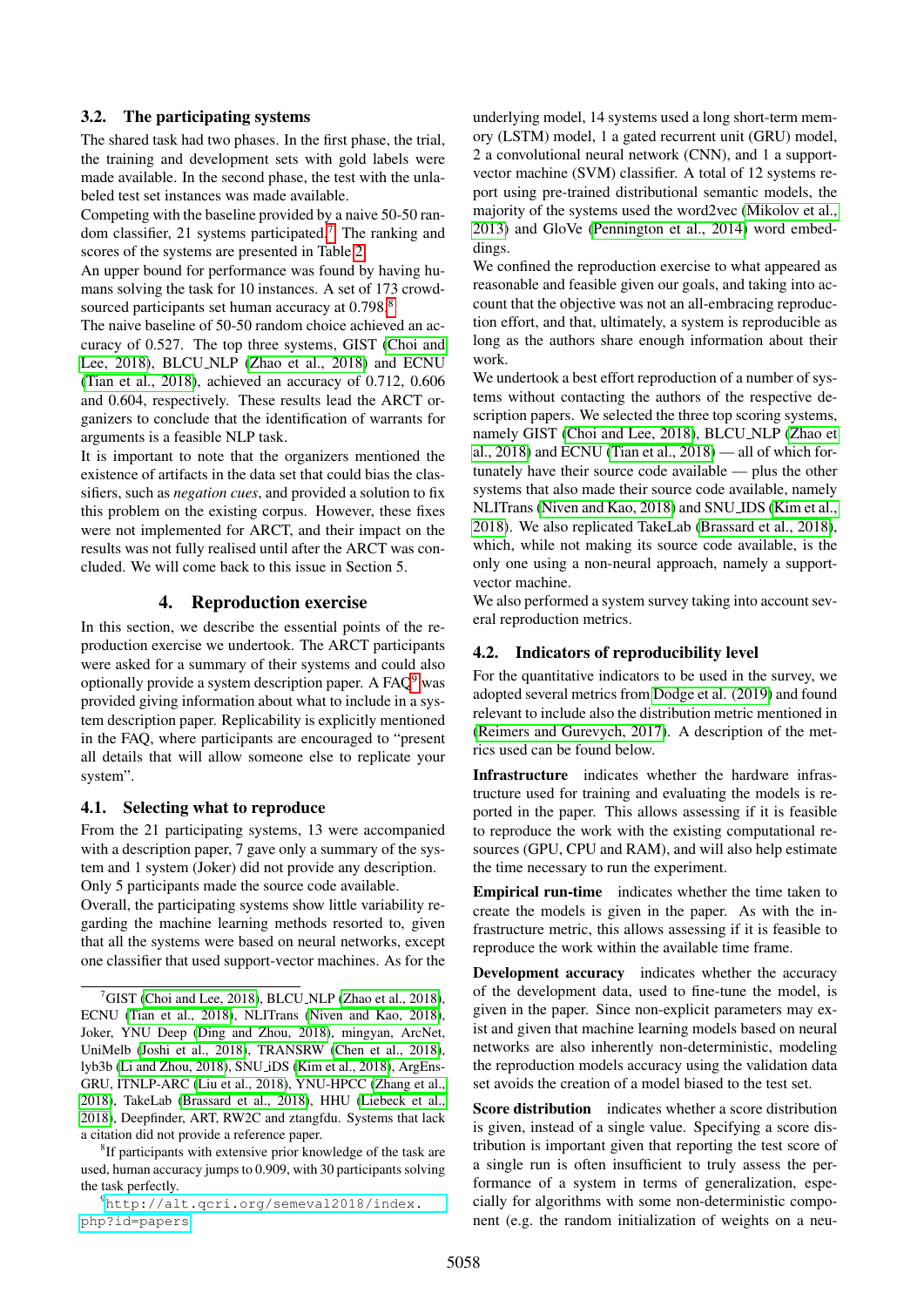ral network). Note that some systems that participated in ARCT were ensemble systems. For those, we consider that the result of a single run can nonetheless be taken as a distribution of scores since it involves multiple systems.

Hyper-parameter search bounds indicates whether the hyper-parameter search bounds are given in the paper. When tuning a machine learning algorithm, the impact of hyper-parameter choice on the results is a determinant factor to the overall score. Reporting the range of the search boundaries of each hyper-parameter greatly helps the reproduction process by delimiting the hyper-parameter space that has to be explored.

Hyper-parameter choice method indicates whether the hyper-parameter search method is described in the paper. This is closely tied to the previous metric, as knowing the process that drove the search is important to reproduce the work.

Hyper-parameters for best model indicates whether the hyper-parameter settings used to achieve the best score are given in the paper. Without the best hyper-parameter settings, an identical or even approximate reproduction of the results may not be possible to obtain, given the large hyperparameter search space.

Hyper-parameter search trials indicates whether the number of trials for finding the best hyper-parameters is given. Given the computational power and time constraints, knowing the number of trials needed can be the difference between knowing if the reproduction is feasible or not given the available infrastructure.

A survey of the description papers and systems in ARCT and how they stand concerning these reproducibility indicators is presented in Table [2.](#page-5-0)[10](#page-4-0) They ensure a suboptimal level of reproducibility — even in the case of the systems we were able to reproduce.

# 4.3. Systems reproduced

This section describes our reproduction endeavours. We note that all the systems chosen for reproduction presented a reference paper, so we provide only a very short overview of each model, and direct the interested reader to the corresponding paper for more information. Recall that all of the systems chosen for reproduction included source code, except for the TakeLab system which we re-implement based on the description in the paper.

For each reproduction attempt, we have created a report that, when necessary, go into very specific technical details (e.g. adjustments to command-line arguments, package versioning, bug fixing, etc) that are left out of the current paper. These reports may, however, be found at [\(NLX, 2019\)](#page-9-14).

GIST [\(Choi and Lee, 2018\)](#page-8-10) was the best system on the ARCT, with 0.712 accuracy, 0.175 over the baseline. The reference paper described the development score, the use of a distributed score and the best hyper-parameters. The system consists of LSTMs neural networks and makes use of transfer learning from the natural language inference corpora SNLI [\(Bowman et al., 2015\)](#page-8-18) and MultiNLI [\(Williams](#page-9-15) [et al., 2018\)](#page-9-15). The source code was made available through a public code repository (GitHub). Although the supporting library requirements were described in the repository, the specific versions of the libraries were not reported. This made the reproduction difficult, due to conflicts with the Theano GPU library [\(Theano Development Team, 2016\)](#page-9-16) which forced us to resort to a CPU-compatible library instead, with which we were able to run the system (though certainly taking much longer than it would have on a GPU). It took one person less than one working day to reproduce this system. Running the system with the default 10 epochs took around 64 minutes.

We obtained a score of 0.714, 0.002 points higher than that reported in ARCT. This is a tiny difference, which we attribute to non-deterministic steps in the process, such as weight initialization. Although the reference paper lacked a description of the infrastructure, the number of trials, and the hyper-parameter bounds and choice method, we consider the GIST system to be reproducible, mainly due to the availability of the source code.

BLCU NLP [\(Zhao et al., 2018\)](#page-9-7) was the second-best system on ARCT, with 0.606 accuracy, 0.106 points below the first system. The reference paper reported the development score, the score distribution and the best hyper-parameters. The system is an ensemble of ESIM [\(Chen et al., 2017\)](#page-8-19) models, which are enhanced LSTM networks that incorporate syntactic information. Source code was made available through a public code repository (GitHub). Although the source code contained a minor problem in its instructions (pointing to a different script for execution) no other problems occur regarding running the source code. The reference paper mentions the use of the best five models for an ensemble majority vote, however, it does not mention the total number of models from which the five best models were selected. We decided to run the system ten times and choose the best five models to reproduce the ensemble. It took one person less than one working day to reproduce this system. Obtaining ten models took less than two hours.

We obtained a score of 0.642, 0.036 points higher than that reported in ARCT. We hypothesize that the number of total models, from which the best five models were selected, is the reason for the difference from the original score and the one we obtained. A possibility is that the authors picked five models from a larger set than ours and the models had higher overfitting to the development set than ours. Some details were missing from the reference paper but that did not prevent us from reproducing the system using the provided source code. As such, we consider the BLCU NLP system to be reproducible.

ECNU [\(Tian et al., 2018\)](#page-9-8) was the third-best system on ARCT, with 0.604 accuracy, only 0.002 behind the secondbest system. The system is an ensemble of several neural networks, each encoding information using LSTM and LSTM+CNN. The reference paper included development score, score distribution and best hyper-parameters. The Python source code uses Tensorflow [\(Abadi et al., 2015\)](#page-7-0) and Keras [\(Chollet and others, 2015\)](#page-8-20), along with related

<span id="page-4-0"></span> $10$ Note that three metrics are not shown in the table, namely *Infrastructure*, *Empirical run-time* and *Hyper-parameter search trials*, as none of the systems reported them.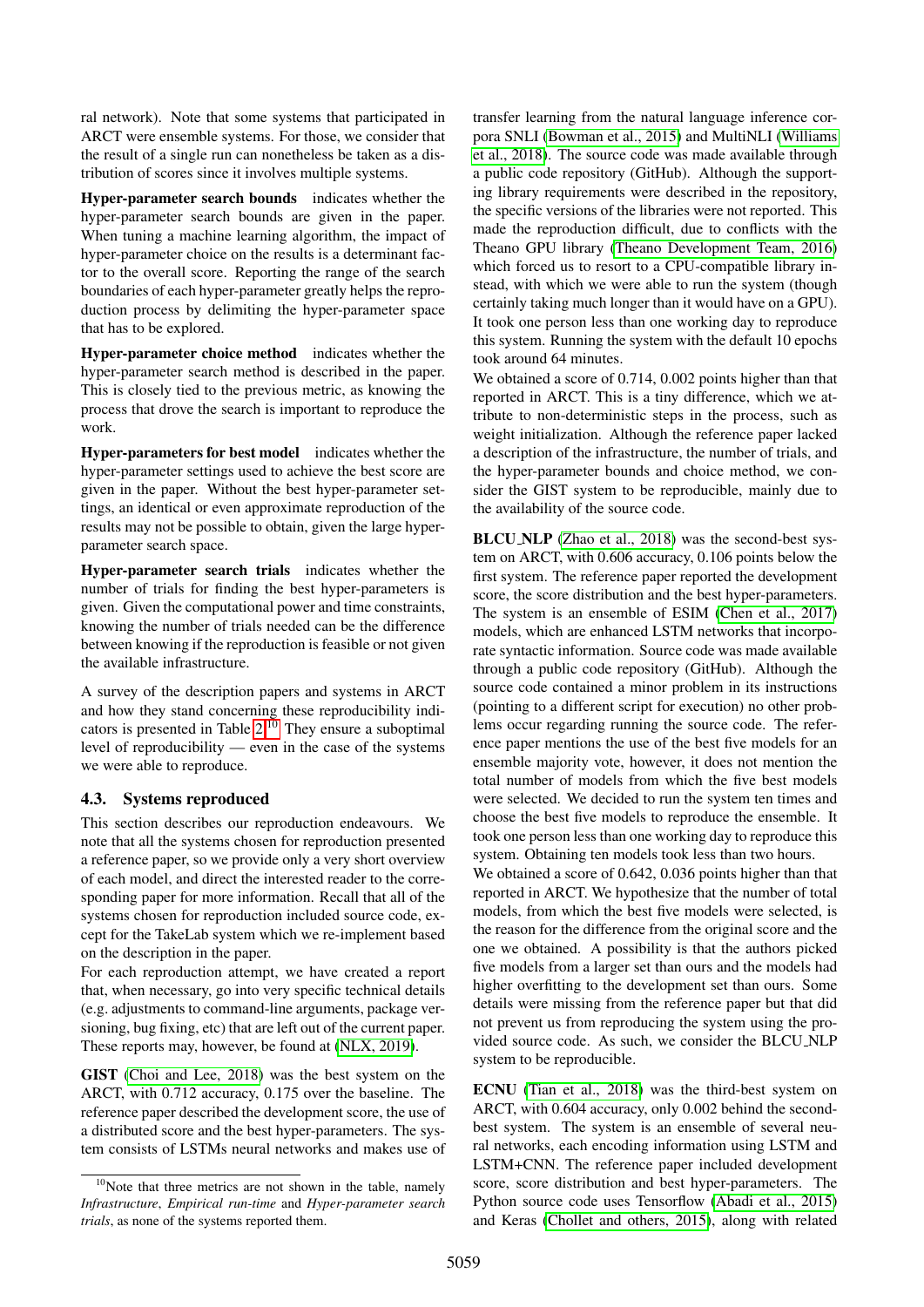| <b>ARCT</b> system |      | Reproduced scores |           | Replicability survey |              |        |      |              |        |        |      |
|--------------------|------|-------------------|-----------|----------------------|--------------|--------|------|--------------|--------|--------|------|
| name               | rank | acc.              | dev. acc. | test acc.            | paper        | source | dev. | score        | bounds | method | best |
| <b>GIST</b>        | 1    | 0.712             | 0.715     | 0.714                | $\checkmark$ | ✓      | ✓    | ✓            |        |        | ✓    |
| <b>BLCU_NLP</b>    | 2    | 0.606             | 0.680     | 0.642                | $\checkmark$ | ✓      | ✓    | $\checkmark$ |        |        |      |
| <b>ECNU</b>        | 3    | 0.604             | 0.684     | 0.583                | $\checkmark$ | ✓      | ✓    | ✓            |        |        |      |
| <b>NLITrans</b>    | 4    | 0.590             | 0.660     | 0.623                | ✓            |        |      | $\checkmark$ |        |        |      |
| Joker              | 5    | 0.586             |           |                      |              |        |      |              |        |        |      |
| <b>YNU</b> Deep    | 6    | 0.583             |           |                      |              |        |      |              |        |        |      |
| mingyan            | 7    | 0.581             |           |                      |              |        |      |              |        |        |      |
| ArcNet             | 8    | 0.577             |           |                      |              |        |      |              |        |        |      |
| UniMelb            | 8    | 0.577             |           |                      |              |        |      |              |        |        |      |
| <b>TRANSRW</b>     | 10   | 0.570             |           |                      |              |        |      |              |        |        |      |
| $1$ yb $3$ b       | 11   | 0.568             |           |                      |              |        |      |              |        |        |      |
| <b>SNU_iDS</b>     | 12   | 0.565             | 0.703     | 0.543                |              |        |      |              |        |        |      |
| ArgEns-GRU         | 13   | 0.556             |           |                      |              |        |      |              |        |        |      |
| <b>ITNLP-ARC</b>   | 14   | 0.552             |           |                      |              |        |      |              |        | √      |      |
| YNU-HPCC           | 15   | 0.550             |           |                      | ✓            |        |      |              |        |        |      |
| TakeLab            | 16   | 0.541             | 0.516     | 0.541                |              |        |      |              |        |        |      |
| <b>HHU</b>         | 17   | 0.534             |           |                      | ✓            |        |      |              |        | ✓      |      |
| baseline           | 18   | 0.527             |           |                      |              |        |      |              |        |        |      |
| Deepfinder         | 19   | 0.525             |           |                      |              |        |      |              |        |        |      |
| <b>ART</b>         | 20   | 0.518             |           |                      |              |        |      |              |        |        |      |
| RW <sub>2</sub> C  | 21   | 0.500             |           |                      |              |        |      |              |        |        |      |
| ztangfdu           | 22   | 0.464             |           |                      |              |        |      |              |        |        |      |

<span id="page-5-0"></span>Table 2: The first three columns indicate the system names, their ranking and the test accuracy obtained in ARCT; the fourth and fifth columns report the development and test accuracy obtained in the reproduction exercise; for the remaining columns, a check mark  $(\checkmark)$  indicates the presence of that indicator contributing to the reproducibility level. These indicator refer to the existence of: **paper**: a description paper; and in the description paper, the existence of: **source**: public source code; dev.: development accuracy score; score: score distribution; bounds: hyper-parameter search bounds; method: hyper-parameter choice method; and best: hyper-parameter settings for the best model.

dependencies such as numpy, but these dependencies, and their precise versions, had to be determined by trial and error as the paper and source code documentation did not specify that information and using the most recent versions yielded errors. After several version regressions, we settled for a working Tensorflow (1.0.0) and Keras (2.2.4) version. The Python version was also not reported, thus we used 3.6.9 (the most recent stable version at the time of running our experiment). The system makes use of the Stanford CoreNLP pipeline [\(Manning et al., 2014\)](#page-9-17) to parse its input but, again, the precise version is not specified and had to be determined through inspection of the source code. The system relies on pre-trained Word2Vec embeddings, but their source was not described so we assumed them to be the standard GoogleNews pre-trained vectors [\(Mikolov et al.,](#page-9-12) [2013\)](#page-9-12). The source code implements several models, but since the documentation does not specify which are used in the ensemble, these had to be determined by inspecting the source code.<sup>[11](#page-5-1)</sup> The experiments were ran on 2 Intel(R) Xeon(R) Gold 6152 CPU's. We obtained a score of 0.583, 0.021 points below than that reported in ARCT. We hypothesize that the reason for the score difference may lie in the ensemble models criterion. This criterion was not described in the paper, which could have potentially been an ensemble of the best models in the 3 runs. The criterion chosen for this work was to evaluate the ensemble system at each run and calculate the mean of the accuracy scores across the 3 runs. We consider the ECNU system hard to reproduce due to the lack of documentation, taking one person roughly two working days to fully reproduce it.

NLITrans [\(Niven and Kao, 2018\)](#page-9-9) was the fourth-best system in ARCT, with 0.590 accuracy, 0.014 points behind the third-best system. Its reference paper has one of the most extensive descriptions of reproduction details. It reports a score distribution, the search method, bounds and best settings for the hyper-parameters. The system uses a neural network enhanced with transfer learning using the MultiNLI [\(Williams et al., 2018\)](#page-9-15) natural language inference data set. The authors made available a reproduction script with a list of experimented models. Nevertheless, the system submitted to ARCT was not available given its large size. The best available pre-trained models were 512 sized (encoder) models, which the authors referred to as t512fwcomp.

A list of required packages and their respective versions were declared, which we installed, however, some needed packages were not included.

The experiments were run on a GeForce GTX 1080 Ti. The pre-trained embeddings used were 840B.300d Glove embeddings, all other hyper-parameters were kept as default, with a new seed being produced each run. As per the paper, the reported accuracy value is an average of 200 runs.

<span id="page-5-1"></span> $11$ The models used for the ensemble are intra attention ii, intra attention cnn and intra attention cnn negclaim.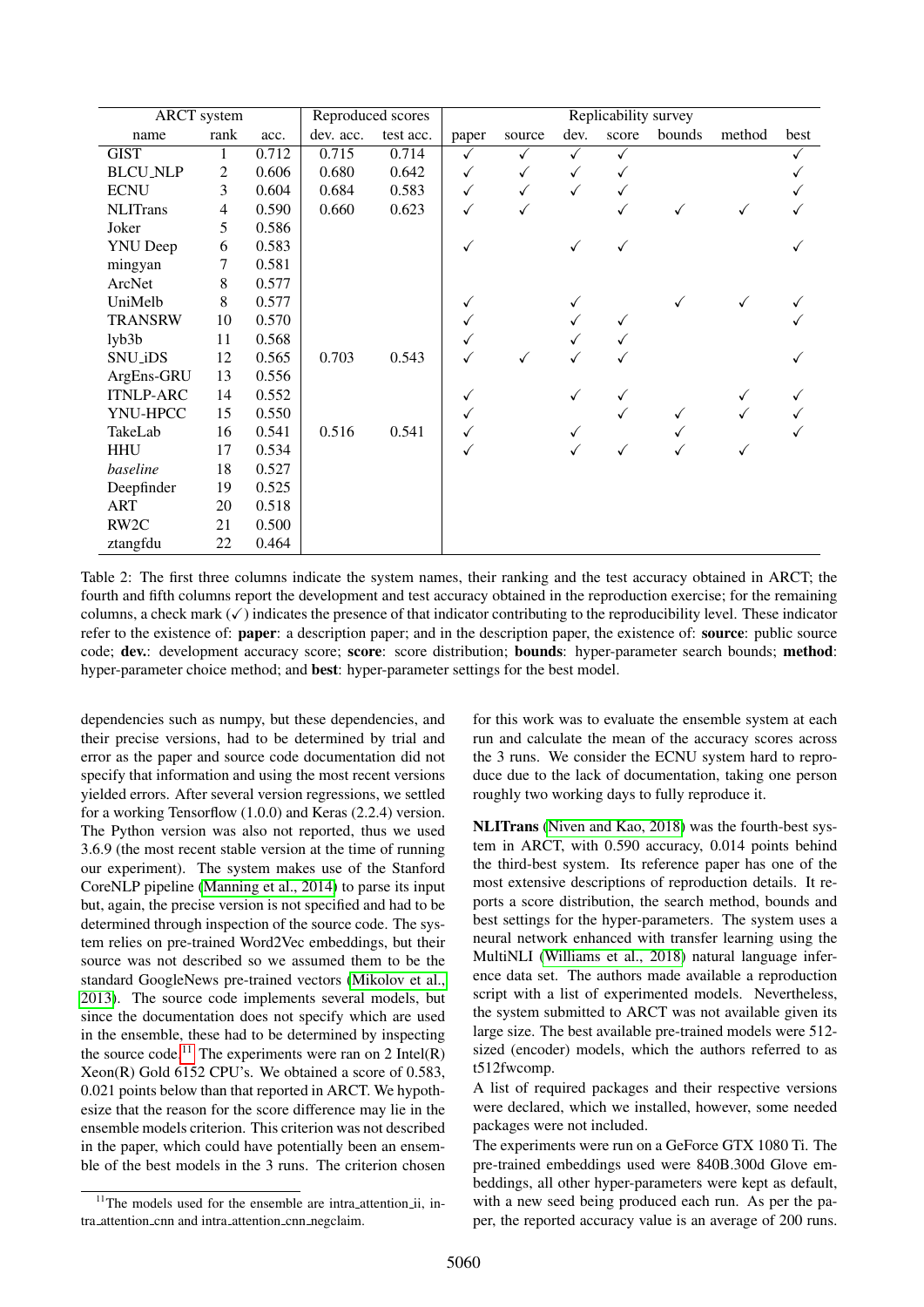We obtained a score of 0.623, 0.033 points above that reported in ARCT. We hypothesize that the reason for this difference in scores is due to the fact that we did not have access to the NLI Model with a 2048 dimensional encoder size, used in the competition submission as an initialization model (Transfer). Having resorted to the available 512 dimension model, this could be the cause for the difference in scores reported in this work. It took one person two working days to reproduce this system.

SNU IDS [\(Kim et al., 2018\)](#page-8-15) took the 12th position in the ARCT with an accuracy of 0.565, which is 0.038 points above the baseline. The reference paper included development score, score distribution and best hyper-parameters. The system uses a neural network with GloVe word embeddings and a CoVe [\(McCann et al., 2017\)](#page-9-18) sentence encoder and feed-forward layers. We encountered problems with PyTorch versioning, as we did with the NLITrans system reproduction. The experiments were run on a Dell R740 Server with 2 Xeon Gold 6152 CPUs and 256Gb of RAM. We used Python 3.6.2 to run the experiments, as reported in the paper. PyTorch version 0.3.0.post4 was used, along with the necessary packages and respective versions provided in the requirements.txt file. We encountered problems in downloading a required torch pretrained model. We ran the SECOVARC-last (w/ heuristics) model, which is the model submitted to the competition, with 840B.300d Glove pre-trained embeddings and all other hyper-parameters were kept as default. The final reported accuracy values are an average of 20 runs. It took one person one working day to reproduce this system.

TakeLab [\(Brassard et al., 2018\)](#page-8-16) took the 16th place in ARCT with an accuracy of 0.541, which is 0.014 points above the baseline. Although no source code was provided, we decided to replicate this system given that is was the only one that used a non-neural approach, namely a SVM. The model was created by converting the data set to a sentence encoded vector using the Skip-thought vectors [\(Kiros](#page-8-21) [et al., 2015\)](#page-8-21) and training a SVM to predict the best warrant. We implemented the system from scratch given the descriptions provided in the reference paper, including the text normalization and feature extraction functionality.[12](#page-6-1) We faced challenges using the original Skip-thought vectors which are provided by an independent library. Without knowing the specific version of Python used in the original Skipthought implementation we tried running the library with several Python versions, however, unsuccessfully. As a solution we installed a version of Skip-thought $13$  pre-trained models for Pytorch, which uses the original Skip-tough models. Given that no description was given for the number of words from each sentence that were converted to a vectorized representation, we experimented with the length of the maximum tokens and also with a 20 and 50 units length. The exact SVM library used was not specified, so we experimented with Weka [\(Witten et al., 2016\)](#page-9-19) and the SVM provided in the Scikit-learn [\(Pedregosa et al., 2011\)](#page-9-20) package, with the hyper-parameters described in the refer-

<span id="page-6-1"></span><sup>12</sup>We made available the source code for our implementation of the TakeLab system at [\(NLX, 2019\)](#page-9-14).

<span id="page-6-2"></span><sup>13</sup><https://pypi.org/project/skipthoughts/>

ence paper. The data set was normalized as described and the reported complement solution was implemented. We also used the uni-skip model and the bi-skip model, totaling a 9,600 unit vector as a feature.

It took one person working around two days to replicate this system. Since we obtained an accuracy score equal to the one reported on the reference paper, we consider this system to have been successfully replicated.

### 4.4. Summary of the reproduction exercise

It was possible to reproduce the five systems that made available the respective description paper, source code, development scores and the hyper-parameters for the best model, though some tinkering was necessary due to lack of proper documentation for the reproduction process. Fortunately, we had sufficient computer power and GPU to reproduce the implementation without computer power constraints, rendering the other indicators of the level of reproducibility surveyed secondary.

It was also possible to replicate the TakeLab system by successfully re-implementing from the description given in its paper.

Overall, based on the systems that had a reference paper, most systems used a score distribution approach and reported the development score and best hyper-parameters.

All systems that we tried to reproduce were fully reproduced. In only one case, for the SVM-based TakeLab, the same accuracy score reported in its ARCT paper was obtained. In the other five systems, the deltas between their accuracy scores of their reproduced version and the scores reported in ARCT are positive for: GIST (+0.002), ranked first, for blcu\_nlp  $(+0.038)$ , ranked second, for NLITrans (+0.033), rising one position in the ranking surpassing the ECNU with a negative delta (-0.021), the SNU iDS was also reproduced with a negative delta (-0.022).

These differences do not affect the ranking of the systems determined at SemEval-2018 except for NLITrans, which would rank third rather than fourth.

### <span id="page-6-0"></span>5. A revival of the argument reasoning comprehension task

### 5.1. Revised data set

[Niven and Kao \(2019\)](#page-9-4) reported that data artifacts known to exist in the ARCT data set have a very large biasing impact in terms of artificially inflating the accuracy of the systems trained on it.

These authors applied a state-of-the-art language model, viz. BERT [\(Devlin et al., 2019\)](#page-8-6), over the ARCT data set and obtained a system with the performance accuracy of 0.77, setting a new top score for this task just 0.03 points below the untrained human performance upper bound. Although BERT has obtained state-of-the-art results in several NLP tasks, the near-human performance raised the question of what had BERT learned about argument comprehension that the previous systems failed to learn.

In order to provide a pair of two alternative warrants, the annotators typically introduced the word *not* to create the adversarial instance (from a spontaneously occurring warrant), thus originating a data artifact across the data set biasing to one of the two labels to be assigned. Additional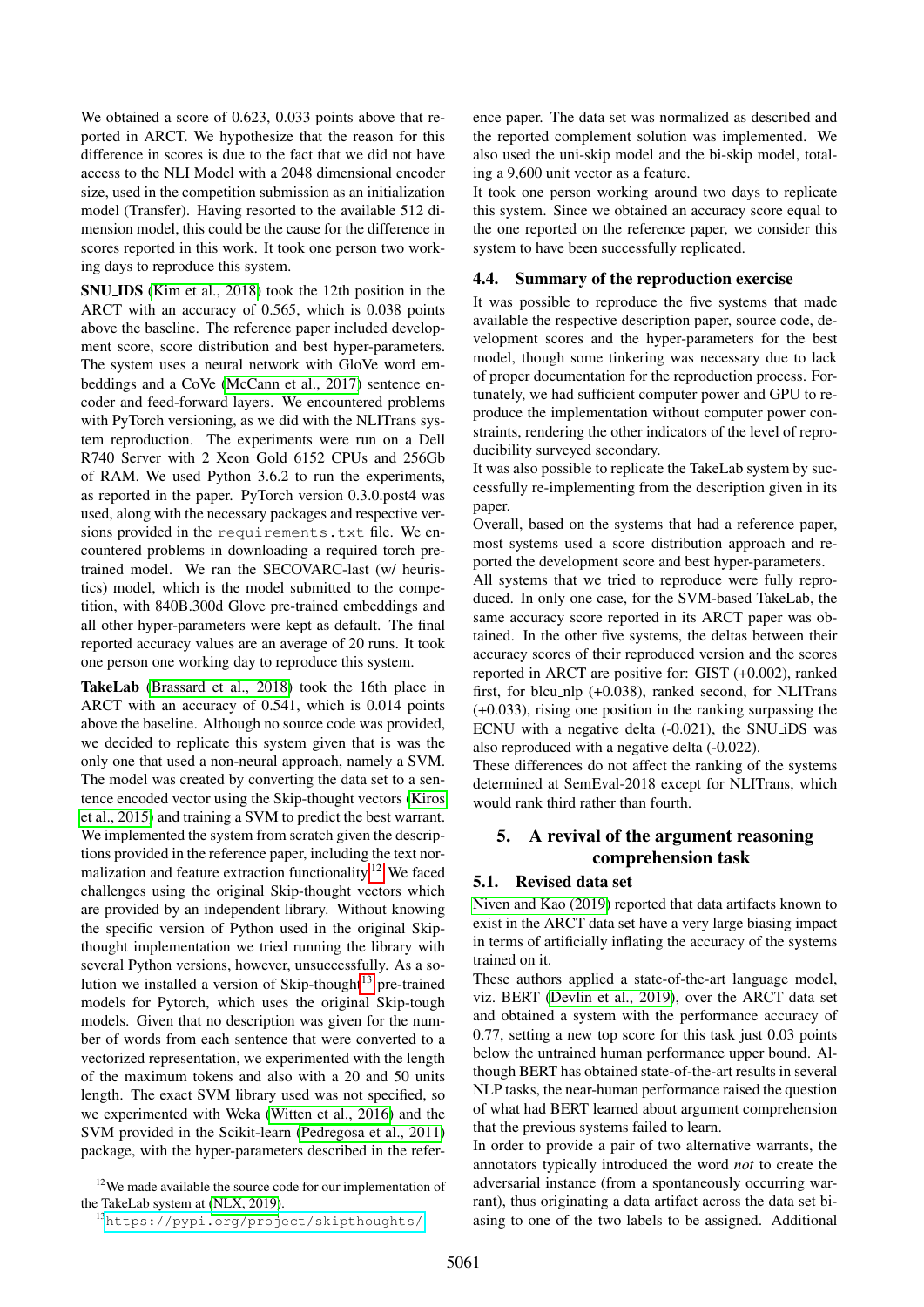|                 | ARCT SemEval-2018 |           | <b>ARCT</b> Reproduced |           | <b>ARCT</b> Revised |           |
|-----------------|-------------------|-----------|------------------------|-----------|---------------------|-----------|
| system          | rank              | test acc. | dev. acc.              | test acc. | dev. acc.           | test acc. |
| <b>GIST</b>     |                   | 0.712     | 0.715                  | 0.714     | 0.500               | 0.500     |
| <b>BLCU_NLP</b> | $\mathfrak{D}$    | 0.606     | 0.680                  | 0.642     | 0.498               | 0.466     |
| <b>ECNU</b>     | 3                 | 0.604     | 0.684                  | 0.583     | 0.505               | 0.498     |
| <b>NLITrans</b> | 4                 | 0.590     | 0.660                  | 0.623     | 0.591               | 0.555     |
| <b>SNU IDS</b>  | 12                | 0.565     | 0.703                  | 0.543     | 0.509               | 0.503     |
| TakeLab         | 16                | 0.541     | 0.516                  | 0.541     | 0.486               | 0.523     |

<span id="page-7-1"></span>Table 3: The first three columns contain the systems name, ranking and accuracy obtained in the ARCT. The fourth and fifth columns report the development and test accuracy obtained in the reproduction exercise. The sixth and seventh columns report the accuracy obtained on the revised data set.

analysis of the task using unigrams and bigrams with different combinations of features, while measuring their productivity and coverage, also offered strong support to the hypothesis that data artifacts could have a strong impact on distorting the accuracy of systems trained on this data set.

To test this hypothesis, [Niven and Kao \(2019\)](#page-9-4) developed a revised version of the ARCT data set expunged from these artifacts and run BERT over it. In contrast to the near to human performance accuracy attained before this correction, the performance of this BERT model dropped to close to the accuracy of the random choice baseline.

In [\(Niven and Kao, 2019\)](#page-9-4) the statistical cues were distributed throughout all of the original data set warrants and respective claims. Given that the *premise* and the *alternative warrant* imply the *opposite claim*, adding the same argument with a claim negated and the label inverted resulted in the distribution of the statistical cues.

### 5.2. Reassessed systems

The huge drop in performance of BERT when run on the revised ARCT data set naturally raises the question of what could be the performance the systems that participated in the ARCT challenge if they are run on the revised ARCT expunged from the data artifacts that artificially makes the task much more easy than it is. Having gone through the reproduction exercise described in Section 4, we are in a position to be able to contribute to answer this question.

The results from this re-evaluation of the six systems reproduced are presented in Table [3.](#page-7-1)

### 5.3. Conclusions

In this paper, we report on a reproduction exercise of a number of systems submitted to the ARCT shared task of SemEval2018. We included in this exercise the systems whose source-code was distributed, plus another one that we replicated, in a total of 6, where the top performing 4 in SemEval2018 are included.

It was possible to reproduce all systems under scrutiny with performance scores that overall are in line with the ones reported in the respective papers. Another finding was that, taking into account a metric to assess reproducibility level, the description papers of the ARCT task score poorly in that metric, ensuring a sub-optimal level of reproducibility for the systems they describe — even in the case of the systems we were able to reproduce.

Another major finding is that ARCT is a challenge worth being readdressed. The performance results of the reproduced systems obtained with a revised data set, expunged from data artifacts, were lower than the random baseline. They demonstrate that the ARCT task is actually a much harder challenge than what could have been perceived from the inflated, close to human-level performance scores obtained with the data set version used in SemEval2018. This calls for a revival of this task as there is much room for improvement until systems may come close to the upper bound provided by human performance.

With the present exercise, we did not intend at all to antagonise the teams that entered and organized the ARCT competition. We were driven by the scientific purpose of getting an idea of the reproducibility level of the ARCT systems. This exercise eventually leads also to the positive outcome of reinforcing the need to renew the attention for this task given its non-trivial difficulty.

We did not reproduce all systems submitted to ARCT for which there is a description paper, with those systems whose source-code is not distributed being left out of this exercise. It remains a question to be answered empirically whether and how the performance of these systems is altered with the revised data set.

To support the reproduction of the presented paper, the relevant materials are available from [\(NLX, 2019\)](#page-9-14).

### Acknowledgments

The research reported here was partially supported by POR-TULAN CLARIN—Research Infrastructure for the Science and Technology of Language, funded by Lisboa 2020, Alentejo 2020 and FCT—Fundação para a Ciência e Tecnologia under the grant PINFRA/22117/2016, and through the individual PhD grant ref. SFRH/BD/129824/2017.

### Bibliographical References

<span id="page-7-0"></span>Abadi, M., Agarwal, A., Barham, P., Brevdo, E., Chen, Z., Citro, C., Corrado, G. S., Davis, A., Dean, J., Devin, M., Ghemawat, S., Goodfellow, I., Harp, A., Irving, G., Isard, M., Jia, Y., Jozefowicz, R., Kaiser, L., Kudlur, M., Levenberg, J., Mané, D., Monga, R., Moore, S., Murray, D., Olah, C., Schuster, M., Shlens, J., Steiner, B., Sutskever, I., Talwar, K., Tucker, P., Vanhoucke, V., Vasudevan, V., Viégas, F., Vinyals, O., Warden, P., Wattenberg, M., Wicke, M., Yu, Y., and Zheng, X. (2015). TensorFlow: Large-scale machine learning on heterogeneous systems. Software available from tensorflow.org.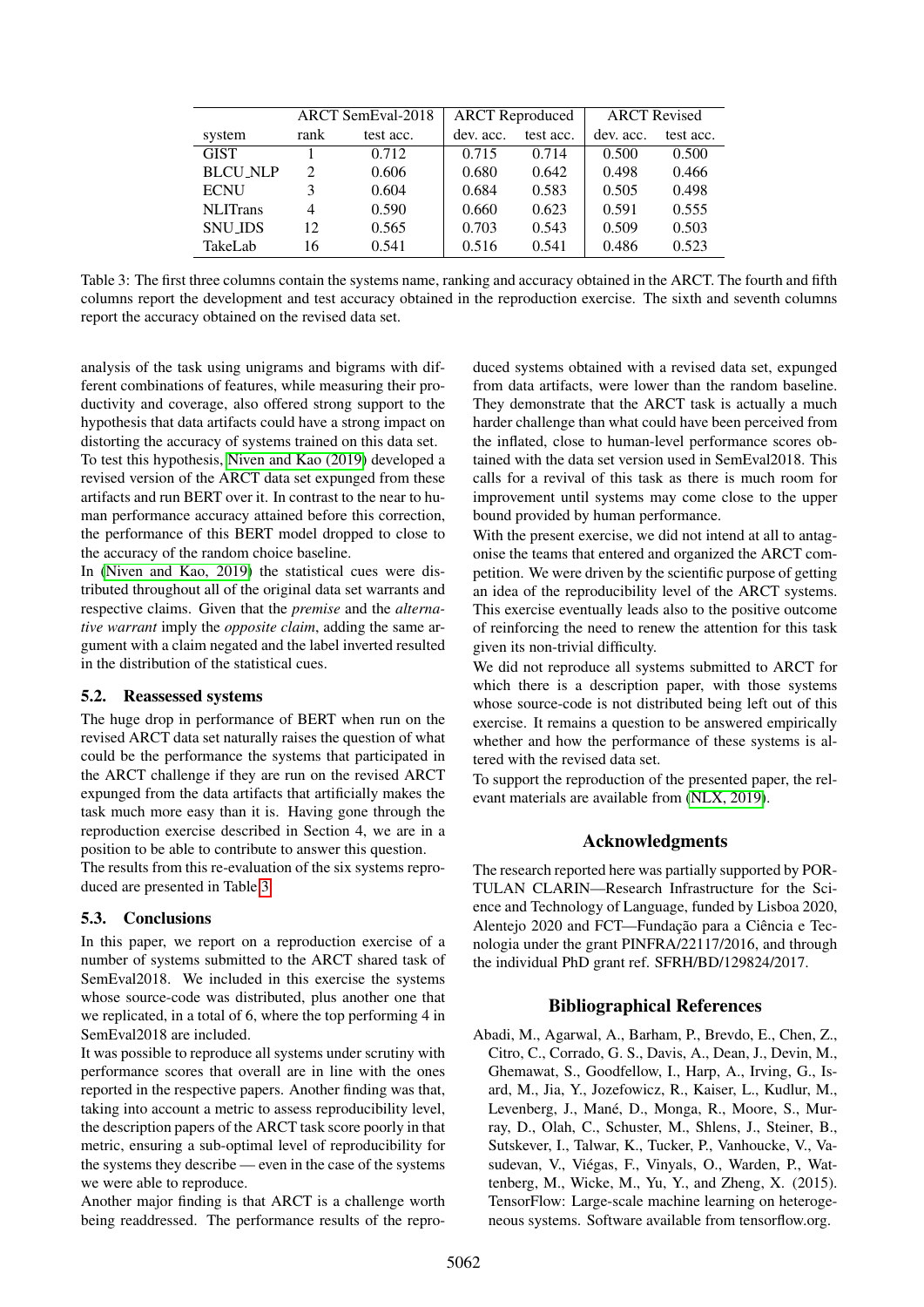- <span id="page-8-18"></span>Bowman, S. R., Angeli, G., Potts, C., and Manning, C. D. (2015). A large annotated corpus for learning natural language inference. In *Proceedings of the 2015 Conference on Empirical Methods in Natural Language Processing (EMNLP)*. Association for Computational Linguistics.
- <span id="page-8-0"></span>Branco, A., Cohen, K. B., Vossen, P., Ide, N., and Calzolari, N. (2017). Replicability and reproducibility of research results for human language technology: introducing an lre special section. *Language Resources and Evaluation*, 51(1):1–5.
- <span id="page-8-4"></span>Branco, A., Calzolari, N., and Choukri, K. (2018). 4REAL 2018 workshop on replicability and reproducibility of research results in science and technology of language.
- <span id="page-8-2"></span>Branco, A. (2013). Reliability and meta-reliability of language resources: Ready to initiate the integrity debate? In *The Twelfth Workshop on Treebanks and Linguistic Theories (TLT12)*, page 27.
- <span id="page-8-16"></span>Brassard, A., Kuculo, T., Boltužić, F., and Snajder, J. (2018). TakeLab at SemEval-2018 task12: Argument reasoning comprehension with skip-thought vectors. In *Proceedings of The 12th International Workshop on Semantic Evaluation*, pages 1133–1136, New Orleans, Louisiana, June. Association for Computational Linguistics.
- <span id="page-8-19"></span>Chen, Q., Zhu, X., Ling, Z.-H., Wei, S., Jiang, H., and Inkpen, D. (2017). Enhanced LSTM for natural language inference. In *Proceedings of the 55th Annual Meeting of the Association for Computational Linguistics (Volume 1: Long Papers)*, pages 1657–1668.
- <span id="page-8-13"></span>Chen, Z., Song, W., and Liu, L. (2018). TRANSRW at SemEval-2018 task 12: Transforming semantic representations for argument reasoning comprehension. In *Proceedings of The 12th International Workshop on Semantic Evaluation*, pages 1142–1145, New Orleans, Louisiana, June. Association for Computational Linguistics.
- <span id="page-8-10"></span>Choi, H. and Lee, H. (2018). GIST at SemEval-2018 task 12: A network transferring inference knowledge to argument reasoning comprehension task. In *Proceedings of The 12th International Workshop on Semantic Evaluation*, pages 773–777, New Orleans, Louisiana, June. Association for Computational Linguistics.
- <span id="page-8-20"></span>Chollet, F. et al. (2015). Keras. <https://keras.io>.
- <span id="page-8-6"></span>Devlin, J., Chang, M.-W., Lee, K., and Toutanova, K. (2019). BERT: Pre-training of deep bidirectional transformers for language understanding. In *Proceedings of the 2019 Conference of the North American Chapter of the Association for Computational Linguistics: Human Language Technologies, Volume 1 (Long and Short Papers)*, pages 4171–4186.
- <span id="page-8-11"></span>Ding, P. and Zhou, X. (2018). YNU deep at SemEval-2018 task 12: A BiLSTM model with neural attention for argument reasoning comprehension. In *Proceedings of The 12th International Workshop on Semantic Evaluation*, pages 1120–1123, New Orleans, Louisiana, June. Association for Computational Linguistics.
- <span id="page-8-8"></span>Dodge, J., Gururangan, S., Card, D., Schwartz, R., and Smith, N. A. (2019). Show your work: Improved report-

ing of experimental results. In *Proceedings of the 2019 Conference on Empirical Methods in Natural Language Processing and the 9th International Joint Conference on Natural Language Processing (EMNLP-IJCNLP)*, pages 2185–2194.

- <span id="page-8-1"></span>Fokkens, A., Van Erp, M., Postma, M., Pedersen, T., Vossen, P., and Freire, N. (2013). Offspring from reproduction problems: What replication failure teaches us. In *Proceedings of the 51st Annual Meeting of the Association for Computational Linguistics (Volume 1: Long Papers)*, pages 1691–1701.
- <span id="page-8-7"></span>Gundersen, O. E. and Kjensmo, S. (2018). State of the art: Reproducibility in artificial intelligence. In *Proceedings of the Thirty-Second AAAI Conference on Artificial Intelligence*.
- <span id="page-8-9"></span>Habernal, I., Wachsmuth, H., Gurevych, I., and Stein, B. (2018a). The argument reasoning comprehension task: Identification and reconstruction of implicit warrants. In *Proceedings of the 2018 Conference of the North American Chapter of the Association for Computational Linguistics: Human Language Technologies, Volume 1 (Long Papers)*, pages 1930–1940.
- <span id="page-8-5"></span>Habernal, I., Wachsmuth, H., Gurevych, I., and Stein, B. (2018b). SemEval-2018 task 12: The argument reasoning comprehension task. In *Proceedings of The 12th International Workshop on Semantic Evaluation*, pages 763–772.
- <span id="page-8-3"></span>Hutson, M. (2018). Artificial intelligence faces reproducibility crisis. *Science (New York, NY)*, 359(6377):725.
- <span id="page-8-12"></span>Joshi, A., Baldwin, T., Sinnott, R. O., and Paris, C. (2018). UniMelb at SemEval-2018 task 12: Generative implication using LSTMs, Siamese networks and semantic representations with synonym fuzzing. In *Proceedings of The 12th International Workshop on Semantic Evaluation*, pages 1124–1128, New Orleans, Louisiana, June. Association for Computational Linguistics.
- <span id="page-8-15"></span>Kim, T., Choi, J., and Lee, S.-g. (2018). SNU IDS at SemEval-2018 task 12: Sentence encoder with contextualized vectors for argument reasoning comprehension. In *Proceedings of The 12th International Workshop on Semantic Evaluation*, pages 1083–1088, New Orleans, Louisiana, June. Association for Computational Linguistics.
- <span id="page-8-21"></span>Kiros, R., Zhu, Y., Salakhutdinov, R., Zemel, R. S., Torralba, A., Urtasun, R., and Fidler, S. (2015). Skipthought vectors. In *Proceedings of the 28th International Conference on Neural Information Processing Systems-Volume 2*, pages 3294–3302. MIT Press.
- <span id="page-8-14"></span>Li, Y. and Zhou, X. (2018). Lyb3b at SemEval-2018 task 12: Ensemble-based deep learning models for argument reasoning comprehension task. In *Proceedings of The 12th International Workshop on Semantic Evaluation*, pages 1137–1141, New Orleans, Louisiana, June. Association for Computational Linguistics.
- <span id="page-8-17"></span>Liebeck, M., Funke, A., and Conrad, S. (2018). HHU at SemEval-2018 task 12: Analyzing an ensemble-based deep learning approach for the argument mining task of choosing the correct warrant. In *Proceedings of The 12th*